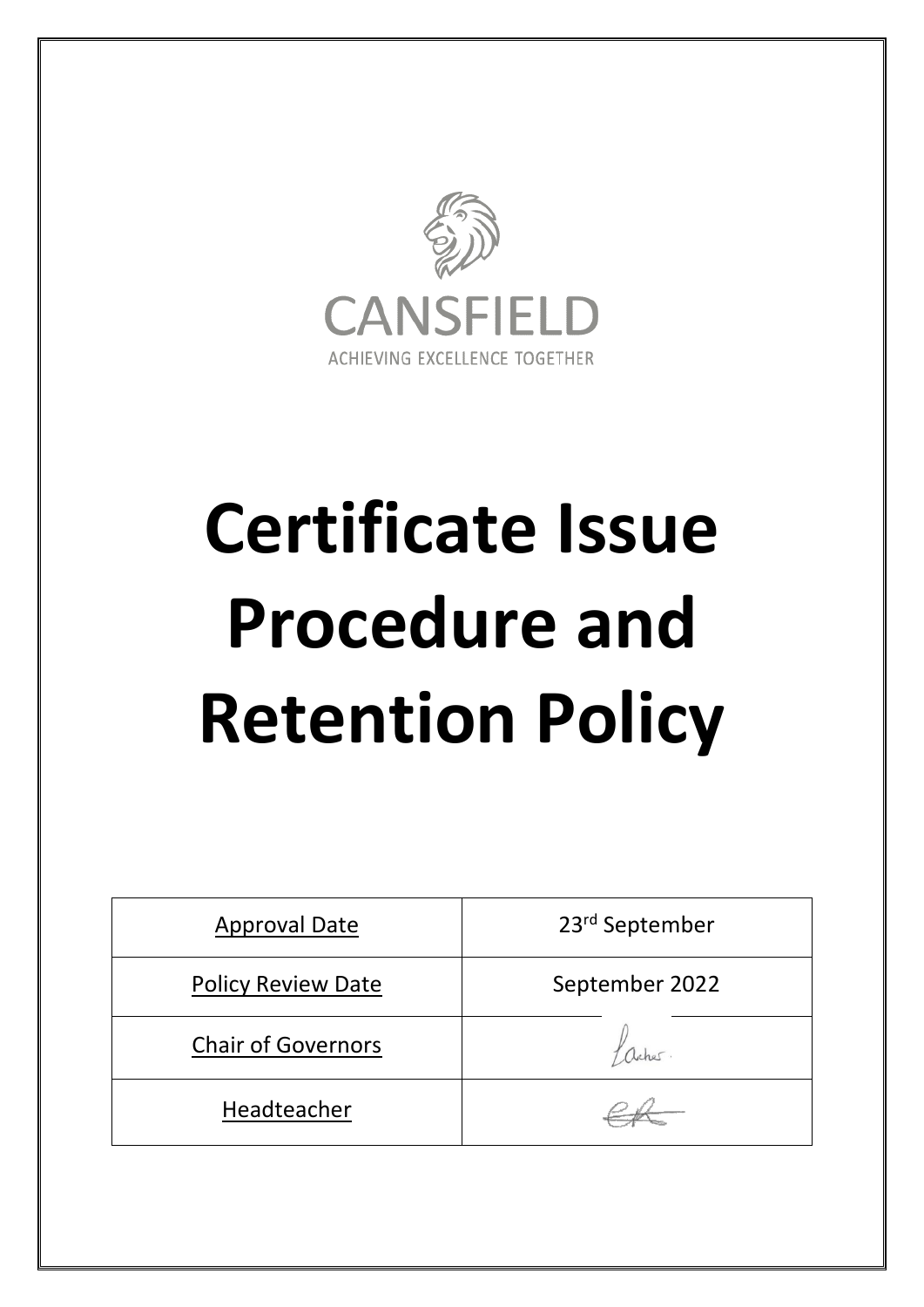### **1. Key Staff Involved**

| Role           | Name(s)              |
|----------------|----------------------|
| Head of Centre | Dr G Baker           |
| Exams Manager  | <b>Miss L Archer</b> |
| SLT member(s)  | <b>Mr C Lomas</b>    |

# **2. Introduction**

Certificates are provided by awarding bodies after examination results have been confirmed. Certificates always remain the property of the awarding bodies.

# **3. Purpose of the Policy**

The purpose of this procedure/policy is to confirm how Cansfield High School issues examination certificates to candidates and the policy for the retention of any unclaimed/uncollected certificates in compliance with JCQ regulations.

# **4. Issue of Certificates**

Cansfield High School will:

- distribute certificates to all candidates without delay and regardless of any disputes (GR 5.14)
- not withhold any certificate without prior permission from the relevant awarding body which will only be given in very exceptional circumstances (GR 5.14)
- keep a record of the certificates that are issued (GR 5.14)
- return any certificates requested by the awarding bodies as certificates always remain the property of the awarding bodies (GR 5.14)

The receipt of certificates from awarding bodies and arrangements for the issue of certificates to candidates is managed by the EM.

# **4. Arrangements for the issue of certificates**

- Exam Certificates are available during a Celebration Evening conducted in normally in November, once all certificates have been sent in from the exam boards.
- Alternatively, Exam Certificates are available in school for collection normally after the evening stated above, once all certificates have been sent in from the exam boards.
- Students are informed of this via a letter posted to their address, the school website and social media.
- Students are expected to collect their exam certificates in person so that they can check all of the information shown on their certificates is correct and accurate (name, dob, final grade etc). If all of this is in order then the student will sign and date a form which confirms that their certificates are correct and they have received them.
- Candidates are informed of the arrangements for the issue of certificates as follows:
	- o Students are informed of the exam certificate collection procedure in their exam information pack which they receive prior to the summer exams taking place.
	- $\circ$  Once certificates are ready for collection students are reminded of the procedure via a letter to their address, the school website and social media.

### **5. Where unable to claim/collect certificates under the normal arrangements**